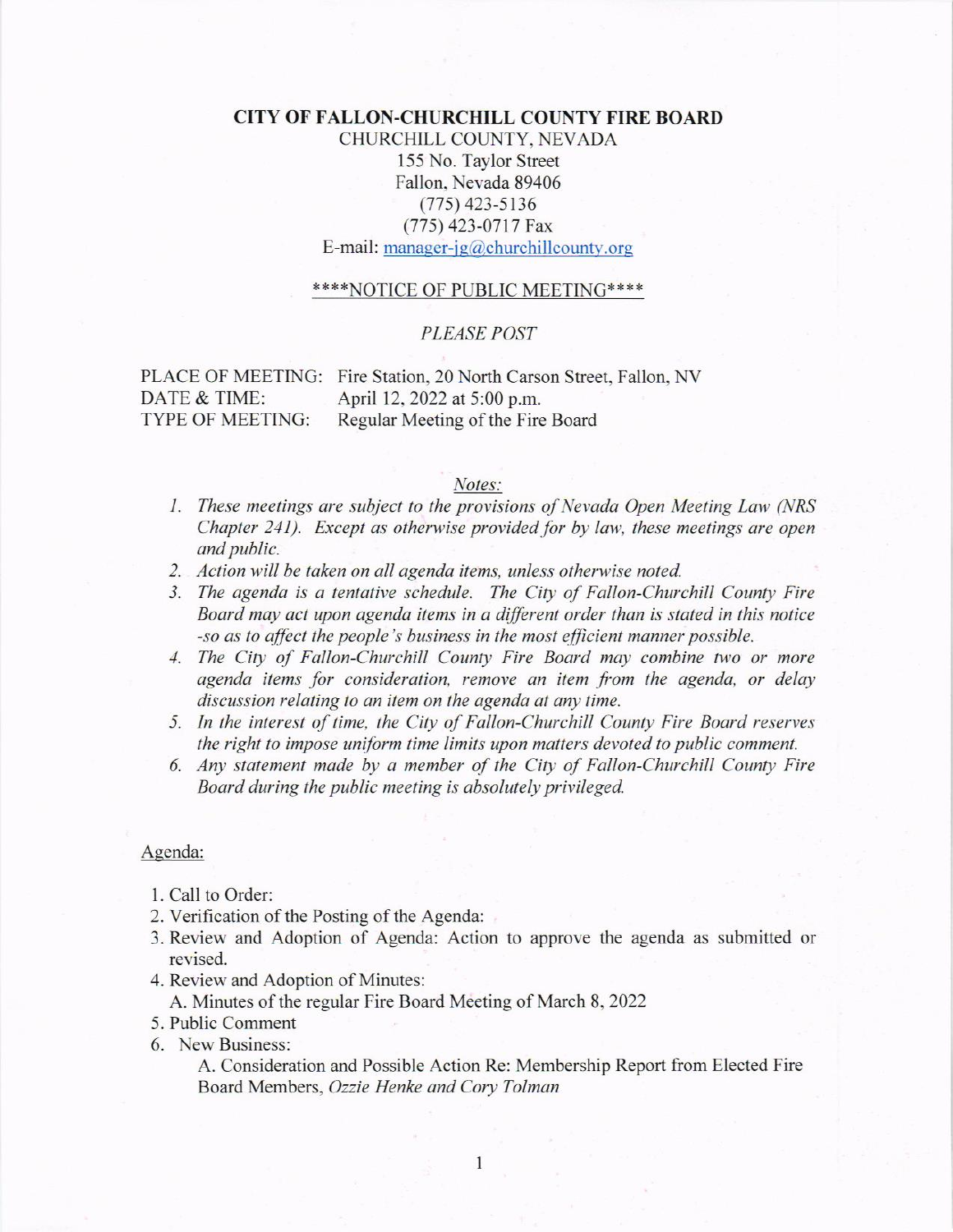B. Consideration and Possible Action Re: Update on General Fire Department Matters, Jared Dooley, Fire Chief and Alex Haffner, Supervisor of Paid Personnel

C. Consideration and Possible Action Re: Discussion on disposition of Fire Department surplus, including available options for disposition, Jared Dooley, Fire Chief and Alex Haffner, Supervisor of Paid Personnel

- 7. Review Accounts Payable
- 8. Review Equipment Reports
- 9. Consider Future Agenda ltems

10. Public Comment

State of Nevada

) ss.

County of Churchill

I, Julie Guerrero, Secretary to the Fire Board, do hereby affirm that I posted, or caused to be posted, a copy of this notice of public meeting, on or before the  $6<sup>th</sup>$  day of April 2022, between the hours of 8:00 a.m. and 9:00 a.m.. at the folloving locations in Churchill County, Nevada and websites:

- 1. Churchill County Administration Building; 155 N. Taylor St., Fallon, NV
- 2. Fire Station, 20 N. Carson St., Fallon. NV 89106
- 3. Fallon City Hall; 55 W. Williams Ave, Fallon, NV 89406
- 4. The Churchill County Website @ www.churchillcounty.org
- 5. The State of Nevada Website @ https://notice.nv.gov/

Secretary, Fire Board

Julie B. Guerrero, who was subscribed and sworn to **Kefore** me this  $6<sup>th</sup>$ ddy of April 2022.

Fo, Who was subscribed and sworn to provide a subscribed and sworn to provide a May LAWRY<br>AMY LAWRY<br>Appointment Recorded in Churchill Country of *ary*<br>No: 97-3219-4 - Expires June 01, 2022

# Endnotes:

### Disclosures:

\*Churchill County is an equal opportunity provider and employer.

## Accommodations:

\*Churchill County will make all reasonable efforts to assist and accommodate physically handicapped persons desiring to attend. Persons who are disabled and require special